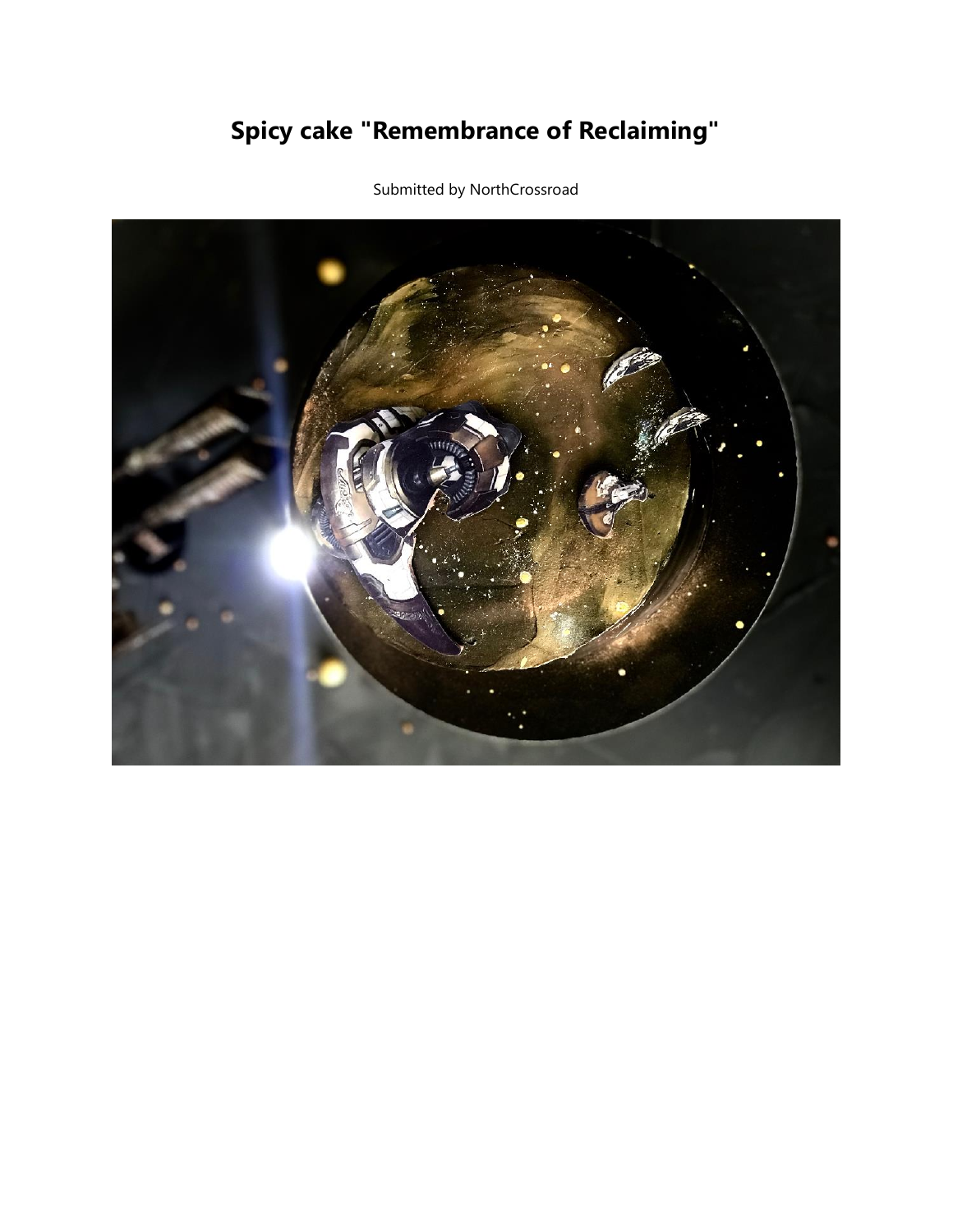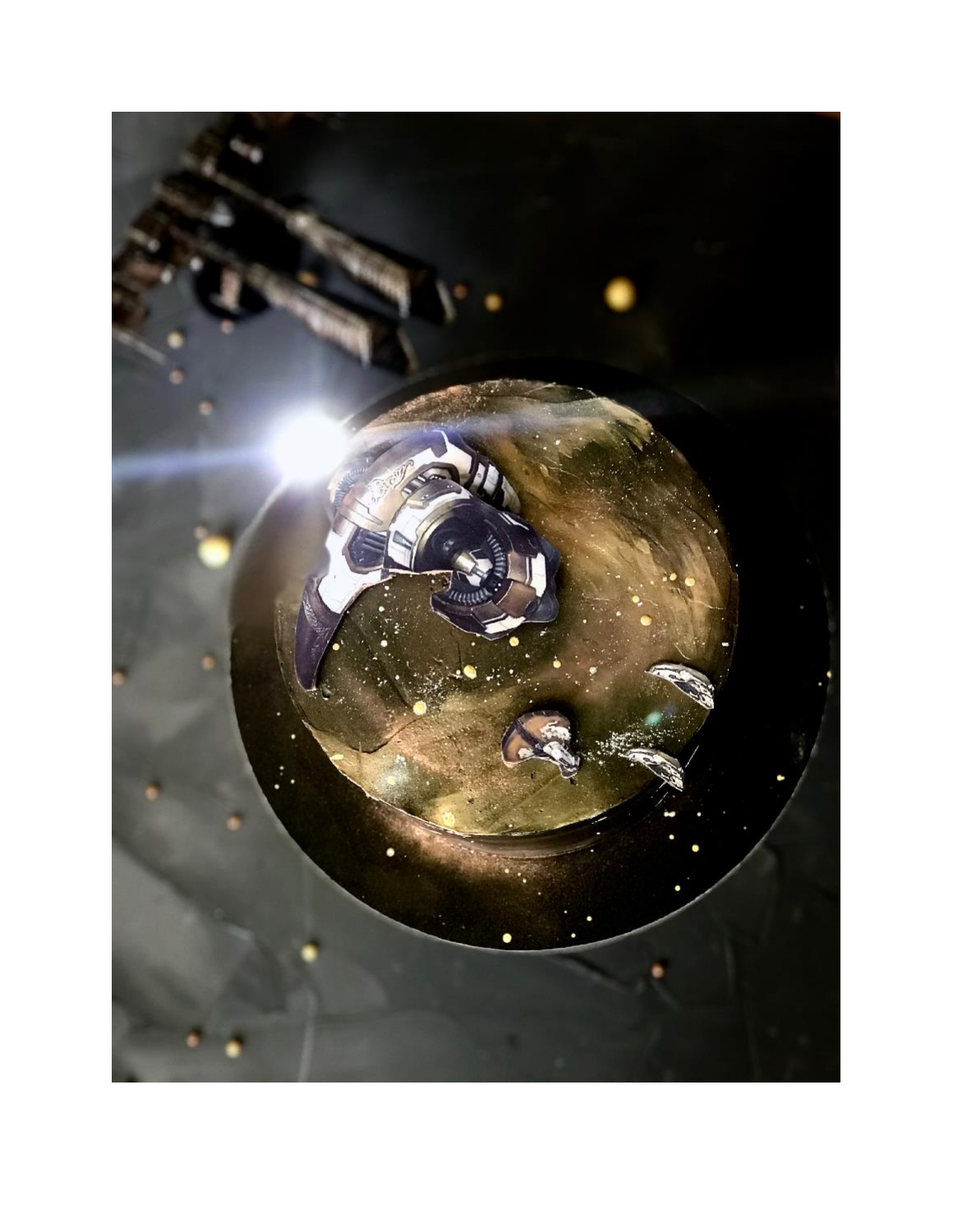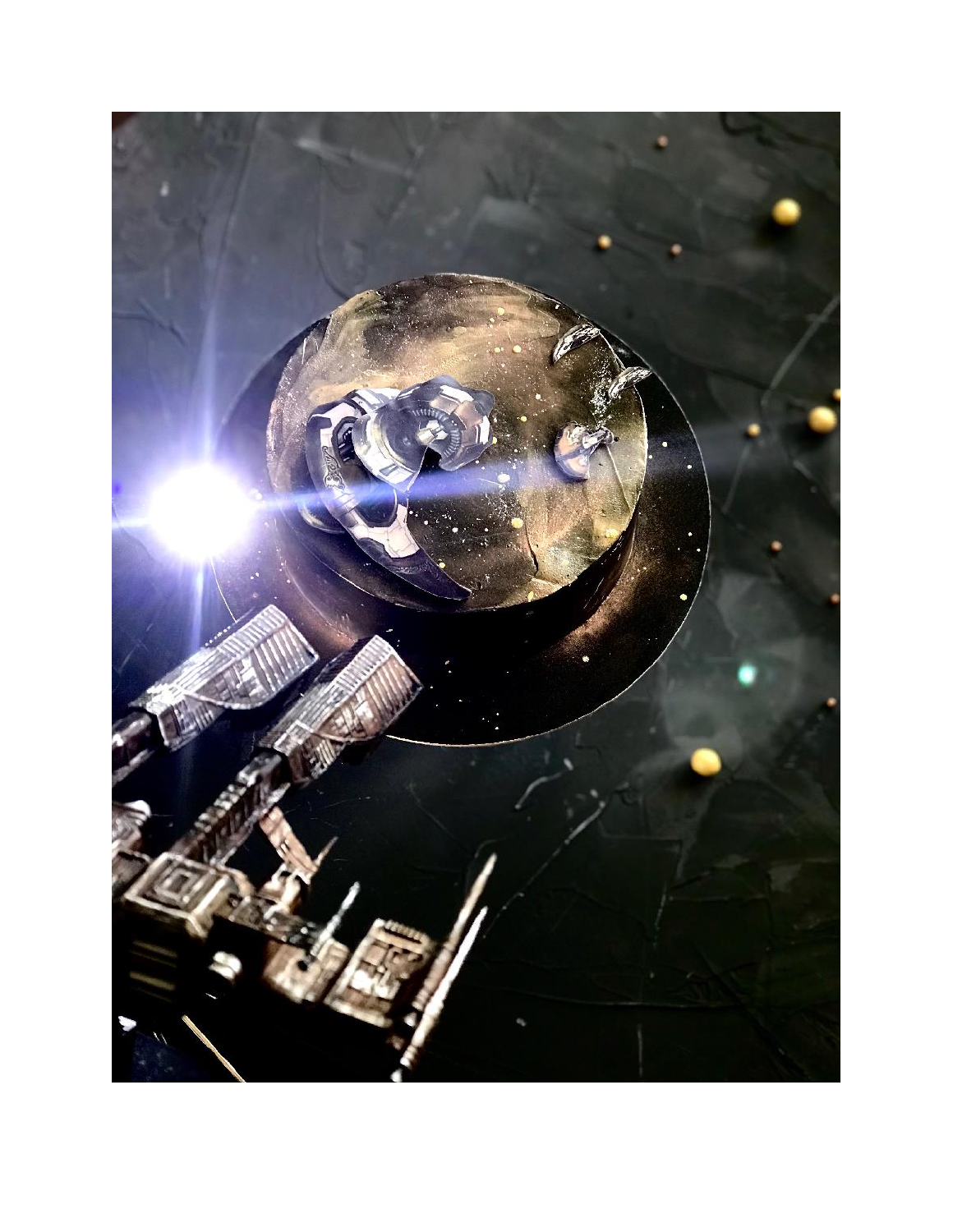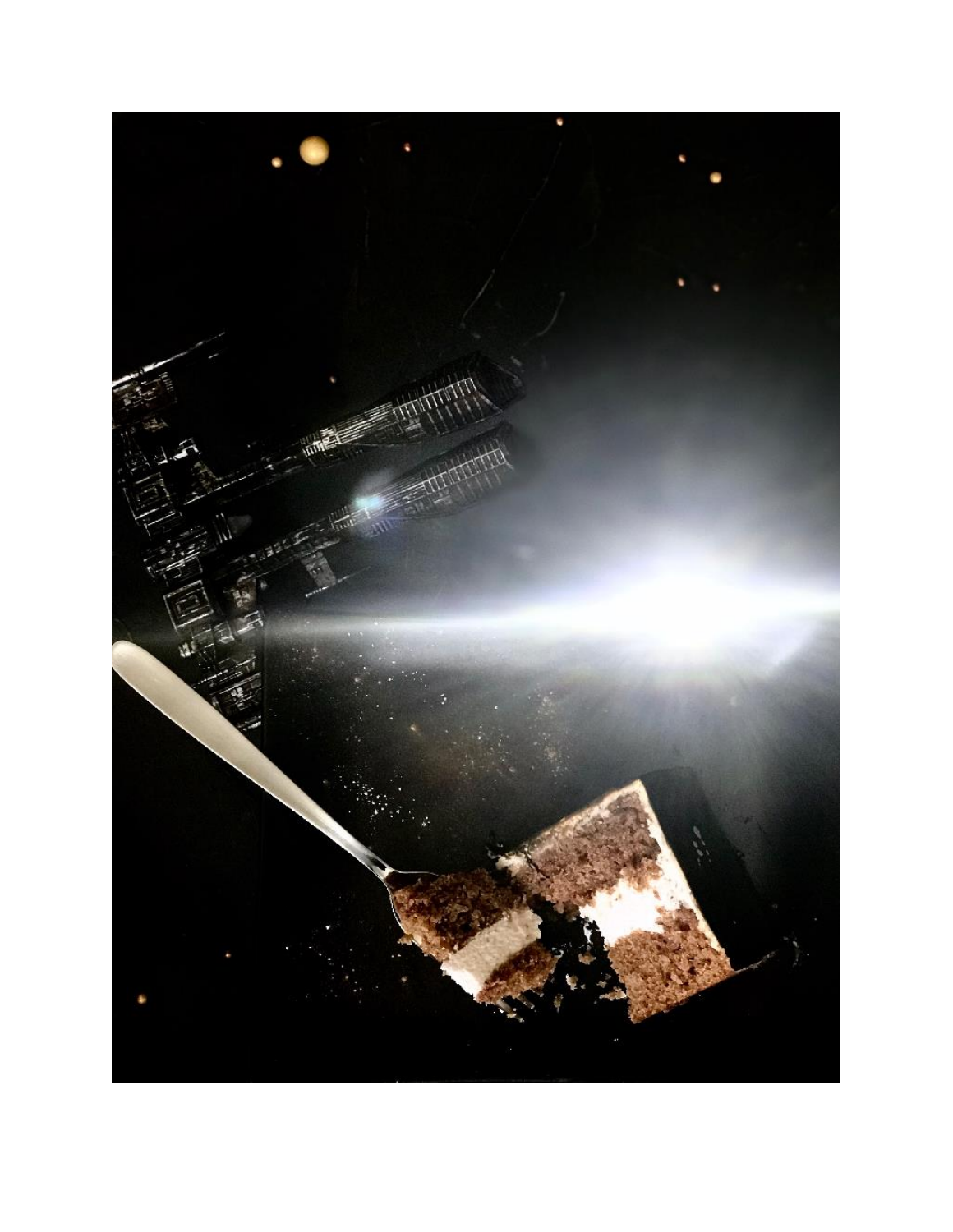# **Spicy cake "Remembrance of Reclaiming"**

#### **Lore**

Specifically cooked in Amarr and Khanid families only on the day when it is believed that the war of The Reclaiming began in 20078 AD. This holiday holds great value both as a religious holiday and as a celebration for all Amarrian military might. That is why, often times you would find religious ingredients like holy water, blessed flour and eggs on the inside and some depiction of Amarrian military might on the outside in the cake's decor.

All animal-derived ingredients for this cake are produced under strict rules and additionally go through purifying rituals. What might surprise some is that the most expensive ingredient is the salt that goes into making of the cake - it is considered a good taste to use salt imported from Amarr Prime itself as a symbol of the place where The Reclaiming started.

It is generally believed that Ni-Kunnis and Minmatar ethnic groups are not so fond of this holiday and are prone to some violent protests during this time of year.

#### *Instructions*

#### **Pear biscuit**

*Ingredients*: blessed flour - 225 gr soda - 5 gr baking powder - 3 gr salt from Amarr Prime - 1 gr ground cinnamon - 5 g ground cardamom - 2 g sugar - 225 gr purified corn oil - 125 ml purified egg - 1 pc purified yolk - 1 pc. purified sour cream - 75 ml pear - 2-3 pcs.

*Instructions*: